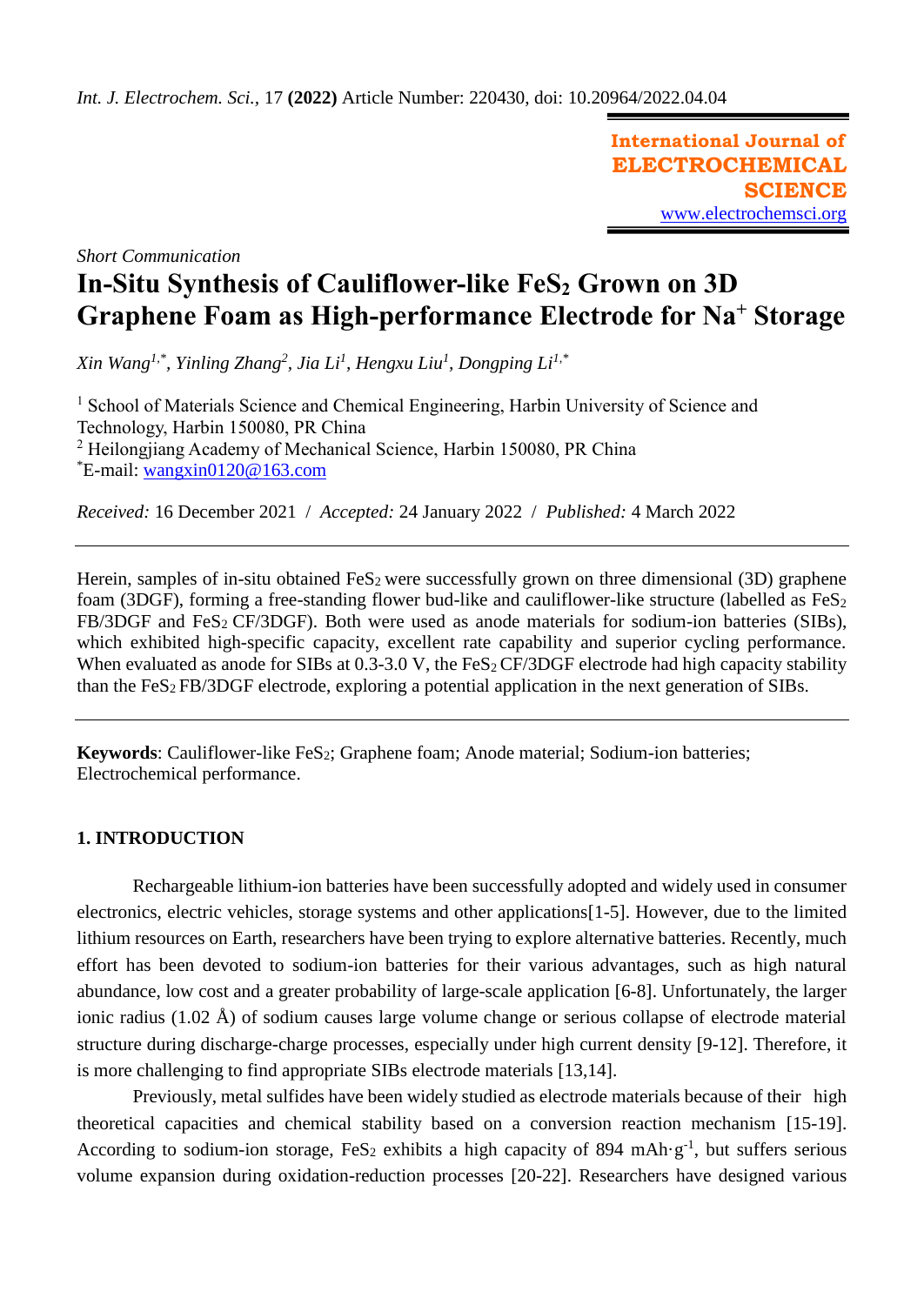strategies to overcome the above-mentioned drawbacks to improve the industrial applications of FeS<sub>2</sub>based SIBs. A common and useful strategy entails [restrai](javascript:;)ning the discharge-charge voltage range (0.8- 3.0 V) to control the adverse chemical reactions. For instance, Chen et al. reported  $FeS<sub>2</sub>$  microspheres that exhibited high-rate capability (170 mAh·g<sup>-1</sup> at 20 A·g<sup>-1</sup>) and long capability with 90% capacity retention after 20000 cycles when tuning the cut-off voltage to 0.8 V [21,23]. However, the cycle stability improvement is achieved at the cost of the reversible capacity for the intercalation reaction. Coating FeS<sub>2</sub> with carbonaceous is another method that ca[n accelerate](javascript:;) the electron transfer, shorten ionic diffusion length and enhance the electrode structural stability. Also, FeS<sub>2</sub> materials with carbon from various sources have been developed to prepare  $FeS<sub>2</sub>@C$  yolk-shell, which improved the electrical conductivity of FeS2, showing excellent sodium storage performance [10, 24-26].

Herein, we propose the self-assembly of  $FeS<sub>2</sub>$  on a [three-dimensional](javascript:;) graphene foam (3DGF) with flower bud-like and cauliflower-like structures (labelled as  $FeS<sub>2</sub>FB/3DGF$  and  $FeS<sub>2</sub>CF/3DGF$ ) by adjusting the [preparation](javascript:;) [technology.](javascript:;) The cauliflower-like  $FeS<sub>2</sub>$  based on 3D graphene foam improves structural stability and prevents structural collapse during charge-discharge processes. Furthermore, the cauliflower-like structure also reduces the electronic and ionic transmission, which benefits the electrochemical performance of SIBs.

## **2. EXPERIMENTAL**

#### *2.1 Synthesis of FeS2 FB/3DGF and FeS2 CF/3DGF*

The 3DGF was obtained by chemical vapour deposition using nickel foam as a template. Other reagents were analytically pure and used without further treatment. 1 mmol of FeCl<sub>3</sub>.6H<sub>2</sub>O and 0.25g of L-cysteine were mixed in 20 mL of D.I. water and stirred for 30 min to form a uniform solution. Next, 0.1 g sodium alkyl sulfate was added to the above mixture. The dispersion was transferred into a 50 mL Teflon stainless steel with a piece of 3DGF, which was sealed and maintained in a resistance furnace at 180 ℃ for 24 h. After cooling to room temperature, the obtained samples were washed with D.I. water and ethanol severally, followed by drying in a vacuum at 60  $\degree$ C for 6 h. Thus, flower bud-like FeS<sub>2</sub> FB/3DGF was successfully prepared. The cauliflower-like  $FeS<sub>2</sub> CF/3DGF$  was obtained by annealing the above  $FeS_2$  FB/3DGF at 500 °C under Ar for 4 h.

#### *2.2 Material characterization*

The phases and structures of the as-synthesized samples were characterized using X-ray diffraction (XRD) performed on Bruker D8 Advance ( $\lambda$ =0.15405 nm). The morphologies of the products were investigated using scanning electron microscopy (SEM JEOL JSM-6700F; JEOL, Tokyo, Japan) and transmission electron microscopy (TEM, JEOL-200CX) with an accelerating voltage of 200 kV.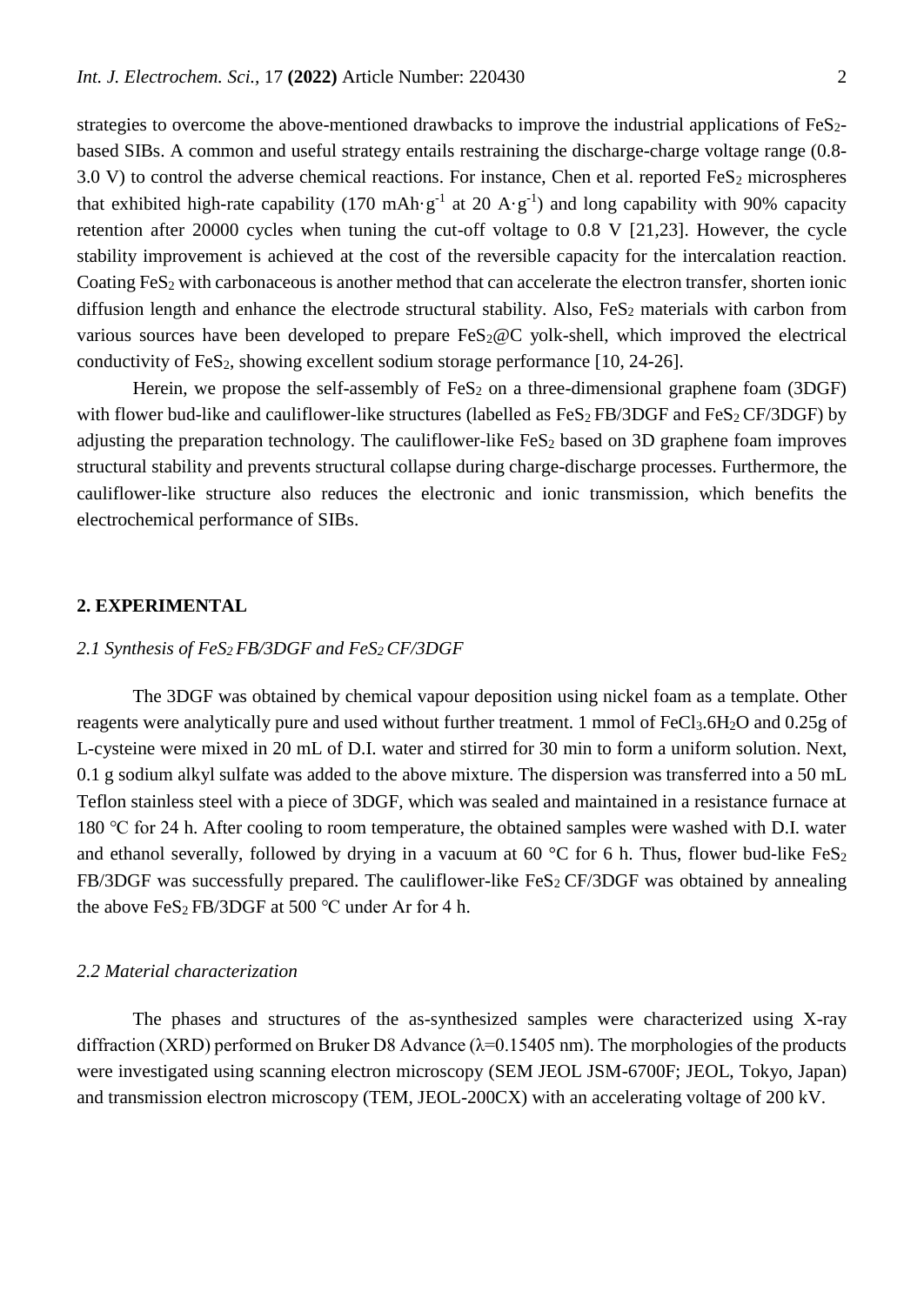#### *2.3 Electrochemical measurements*

Electrochemical measurements were measured using CR2032-type cells, which were assembled in a glove box under Ar. For the free-standing  $FeS_2 FB/3DGF$  and  $FeS_2 CF/3DGF$  anode materials, the cells were assembled without any binders. Glass fiber (Whatman) and sodium plate were used as the separator and counter electrode. Cyclic voltammetry measurements (0.3-3.0 V) and electrochemical impedance spectra (EIS) were measured from 0.01 to 100 kHz on a CHI660E electrochemical workstation (Shanghai, Chenhua). A Neware test system was used to measure cycling and rate performances.

#### **3. RESULTS AND DISCUSSION**

FeS<sub>2</sub> FB/3DGF and FeS<sub>2</sub> CF/3DGF were prepared first by a simple hydrothermal method and were subsequently annealed at 500 ℃. The preparation process was shown in Figure 1. Figure 1 showed that the 3D graphene foam,  $FeCl<sub>3</sub>·6H<sub>2</sub>O$  and L-cysteine were dispersed in DI water. The  $FeS<sub>2</sub>FB/3DGF$ material was derived from the conventional hydrothermal reaction, and the cauliflower-like  $FeS<sub>2</sub>$ CF/3DGF was obtained by annealing at 500 ℃ under Ar for 4 h. The preparation details were [described](javascript:;) in the experimental section (Subsection 2.1). In comparison, the direct hydrothermal of  $FeS<sub>2</sub> FB/3DGF$ presented flower bud-like feature with much differences from the cauliflower-like feature of  $FeS<sub>2</sub>$ CF/3DGF. Notably, such [morphology](javascript:;) and structure change can improve electrical conductivity, as well as electron and ion transfer [3].



**Figure 1.** The typical synthesis process of  $FeS<sub>2</sub> FB/3DGF$  and  $FeS<sub>2</sub> CF/3DGF$ .

The morphologies and interior structures of  $FeS<sub>2</sub> FB/3DGF$  and  $FeS<sub>2</sub> CF/3DGF$  were characterized by SEM. Figure 2a indicated that  $FeS<sub>2</sub> FB/3DGF$  is evenly distributed on the surface of the 3DGF skeleton, which was generated from a one-step hydrothermal method. The higher magnification SEM images of  $FeS<sub>2</sub> FB/3DGF$  (Figure 2b) showed the flower bud-like features with little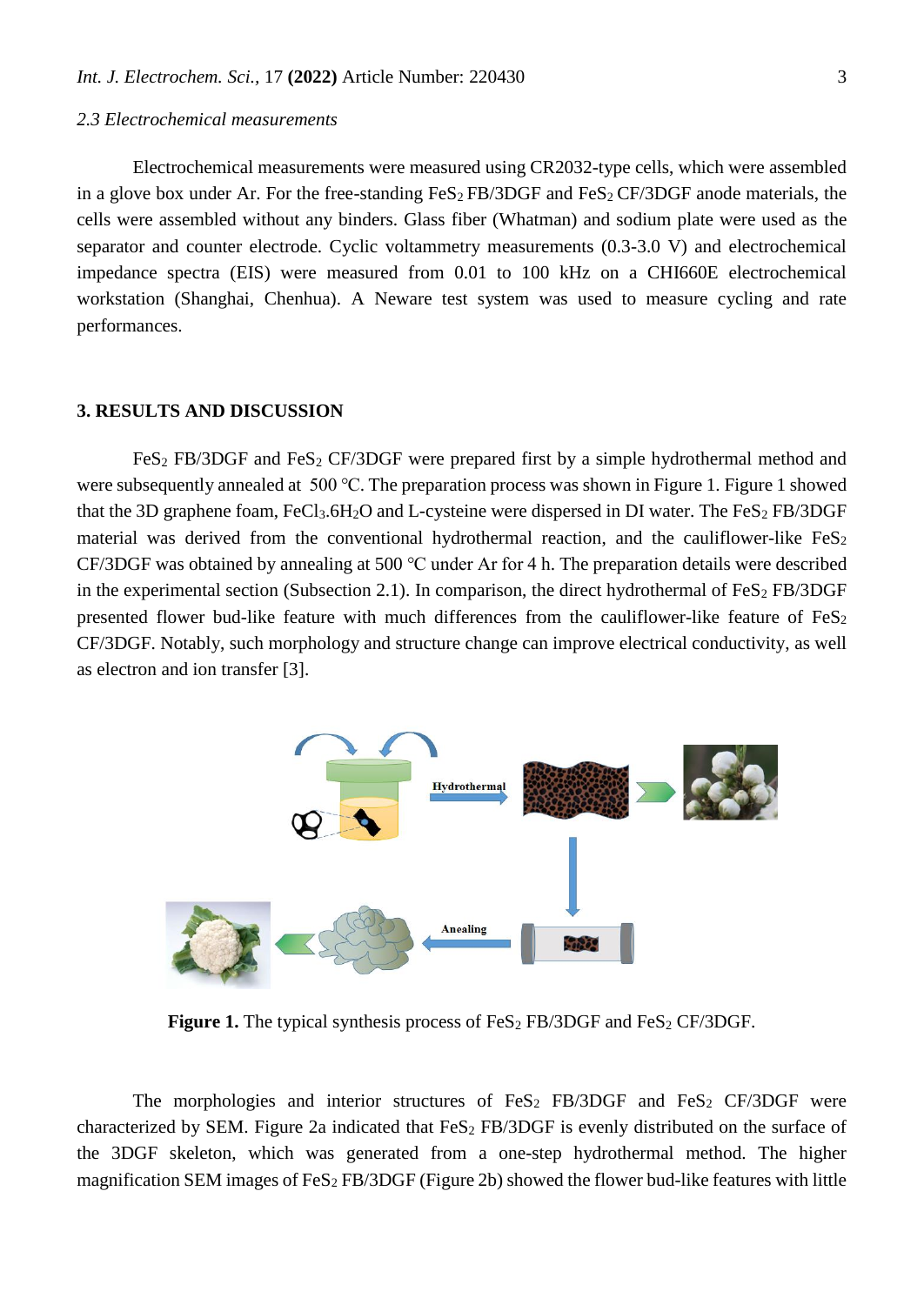holes as covered by a thin film. The diameters ranged from 1.0 to 5.0  $\mu$ m. In comparison, FeS<sub>2</sub> CF/3DGF obviously showed cauliflower-like features (Figure 2c and Figure 2d) with few cracks. The cauliflowerlike features of FeS<sub>2</sub> CF/3DGF connected with 3DGF network can not only restrain grown and volume expansion of FeS<sub>2</sub> during the sodiation or desodiation processes, but also provide effective electron and ionic transport pathway of 3DGF, which was beneficial for Na<sup>+</sup> insertion/deinsertion [27].



**Figure 2.** Morphology and structure of FeS<sub>2</sub> FB/3DGF and FeS<sub>2</sub> CF/3DGF (a) FeS<sub>2</sub> FB/3DGF (low resolution); (b) FeS<sub>2</sub> FB/3DGF (high resolution); (c) FeS<sub>2</sub> CF/3DGF (low resolution); (d) FeS<sub>2</sub> CF/3DGF (high resolution);



Figure 3. X-ray spectroscopy (EDS) elemental mapping images of Fe, S and C elements for FeS<sub>2</sub> CF/3DGF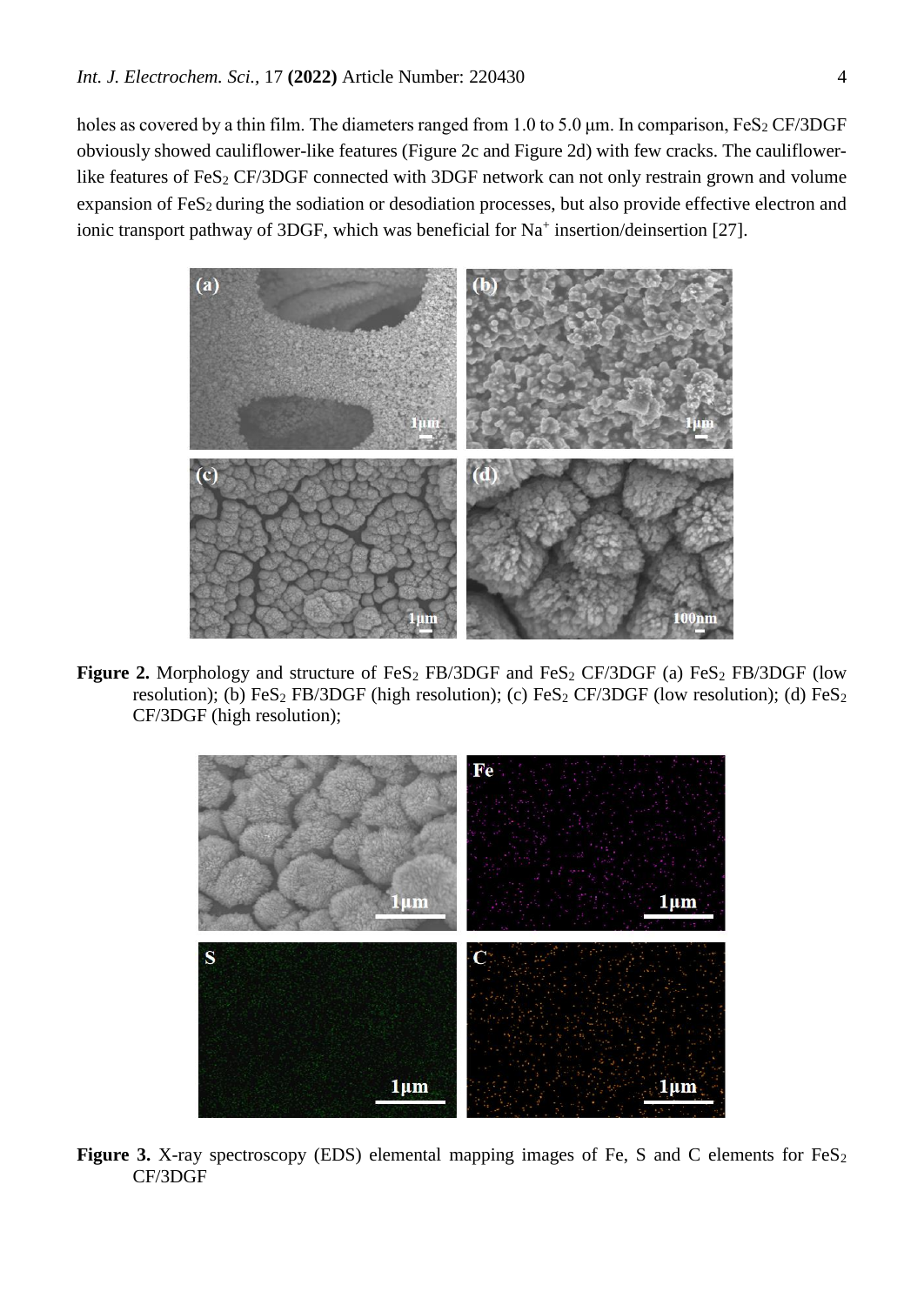To further clarify the distributions of Fe, S and C of FeS<sub>2</sub> CF/3DGF, elemental mappings were conducted using energy dispersive X-ray spectroscopy (Figure 3). The EDS results demonstrated that three elements of carbon, iron, and sulfur were uniformly distributed.

Furthermore, the structures of  $FeS<sub>2</sub> CF/3DGF$  were surveyed by examining the TEM images. Figure 4 showed that the structure of FeS<sub>2</sub> CF/3DGF was characterized by highly uniform nanorod morphology with an average of 40 nm width and 120 nm length, respectively.



**Figure 4.** TEM images of FeS<sub>2</sub> CF/3DGF

Also, X-ray diffraction (XRD) was employed to further identify the crystal structures of the asprepared FeS<sub>2</sub> FB/3DGF and FeS<sub>2</sub> CF/3DGF, as shown in Figure 5. For both of FeS<sub>2</sub> FB/3DGF and FeS<sub>2</sub> CF/3DGF, the diffraction peaks of FeS<sub>2</sub> (JCPDS card:  $04-004-6512$ ) indexed to the  $(111)$ ,  $(200)$ ,  $(210)$ , (211), (220), and (311) lattice planes can be easily recognized [3,15]. Other peaks associated with graphene foam could be seen in the XRD patterns, indication high phase purity.



**Figure 5.** XRD patterns of FeS<sub>2</sub> FB/3DGF and FeS<sub>2</sub> CF/3DGF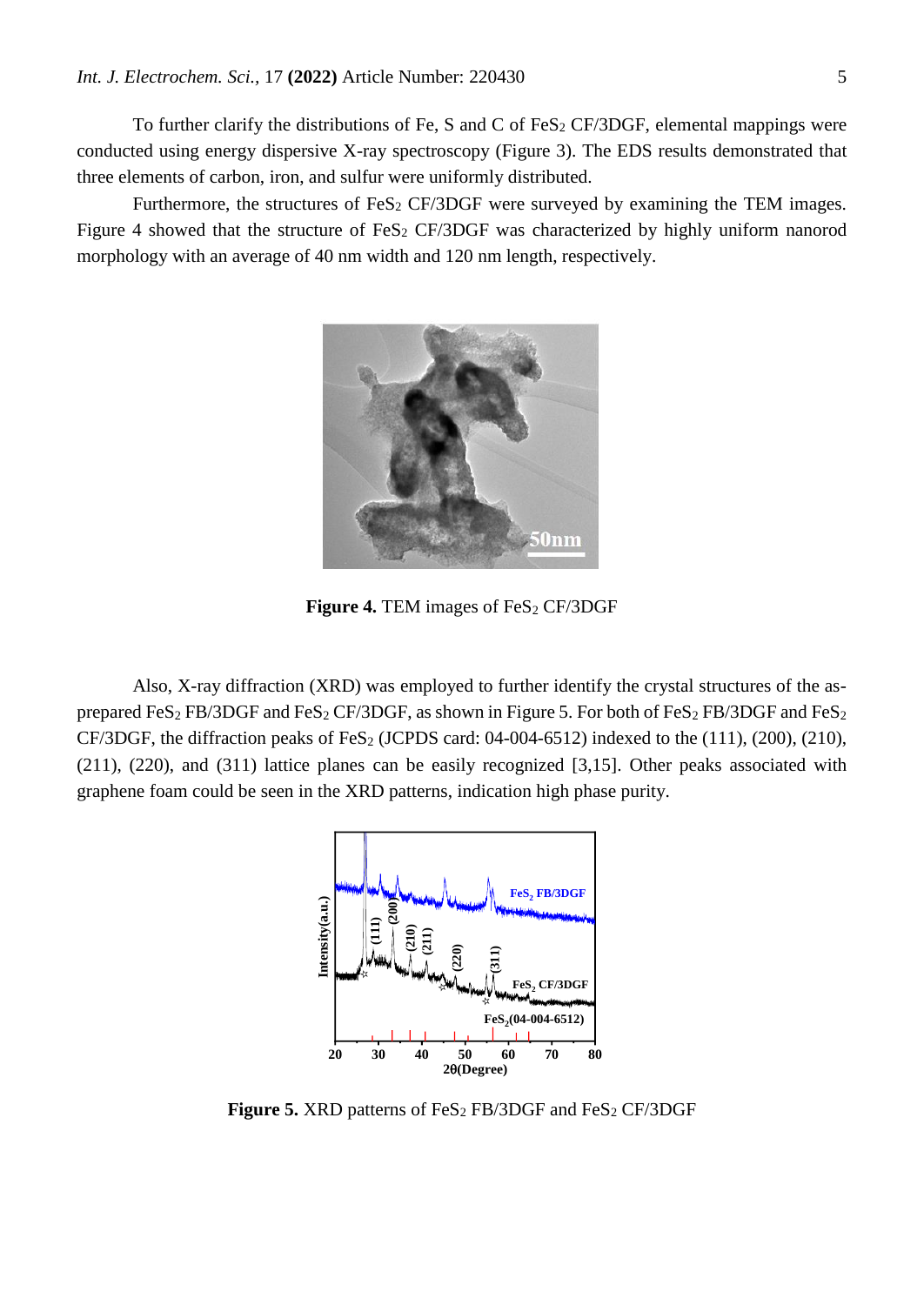To obtain the electrochemical performance of  $FeS<sub>2</sub> CF/3DGF$  electrodes, Figure 6 displayed the charge-discharge curves at a current density of 500 mA $\cdot$ g<sup>-1</sup> for the first, second and third cycles. It should be emphasized that  $FeS<sub>2</sub> CF/3DGF$  possessed a smaller voltage polarization and larger capacity with no obvious capacity fading from the second cycle. The initial discharge and charge capacities of  $FeS<sub>2</sub>$ CF/3DGF were 589 mAh·g<sup>-1</sup> and 502 mAh·g<sup>-1</sup>, respectively, corresponding to a coulombic efficiency (CE) of 85.2%. The initial capacity loss was mainly for electrolyte degradation which can be observed in other materials [28]. High CE of FeS<sub>2</sub> CF/3DGF may be ascribed to the uniform and defect-free 3D graphene form matrix. There was no significant capacity fading in the following desodiation/sodiation behaviors and the CE remained stable and higher than 97%, indicating the formation of an irreversible solid electrolyte interface (SEI) membrane on the electrode surface, which commonly indicated high capacity and well reversibility during charge-discharge process [12].



**Figure 6.** Galvanostatic discharge/charge voltage profiles for FeS<sub>2</sub> CF/3DGF at a current density of 500  $mA·g<sup>-1</sup>$ 

Besides, the rate performance of the FeS<sub>2</sub> FB/3DGF and FeS<sub>2</sub> CF/3DGF electrodes were characterized at different current densities and showed in Figure 7. As the current densities increased, the FeS<sub>2</sub> CF/3DGF displayed an average discharge capacity of 594 mAh·g<sup>-1</sup>, 461 mAh·g<sup>-1</sup>, 375 mAh·g<sup>-</sup> <sup>1</sup>, 214 mAh·g<sup>-1</sup> and 205 mAh·g<sup>-1</sup> at the current densities of 100 mA·g<sup>-1</sup>, 200 mA·g<sup>-1</sup>, 500 mA·g<sup>-1</sup>, 1 mA·g<sup>-1</sup> <sup>1</sup> and 2 mA·g<sup>-1</sup>, respectively. More importantly, when the current density decreased to 100 mA·g<sup>-1</sup>, the 550 mAh·g<sup>-1</sup> capacity of FeS<sub>2</sub> CF/3DGF can be recovered, maintaining excellent rate reversibility under the same conditions. Notably, the capacity of FeS<sub>2</sub> CF/3DGF significantly exceeded that of FeS<sub>2</sub> FB/3DGF at different current densities, suggesting that the cauliflower-like features were indeed favourable for achieving high-rate performance [22].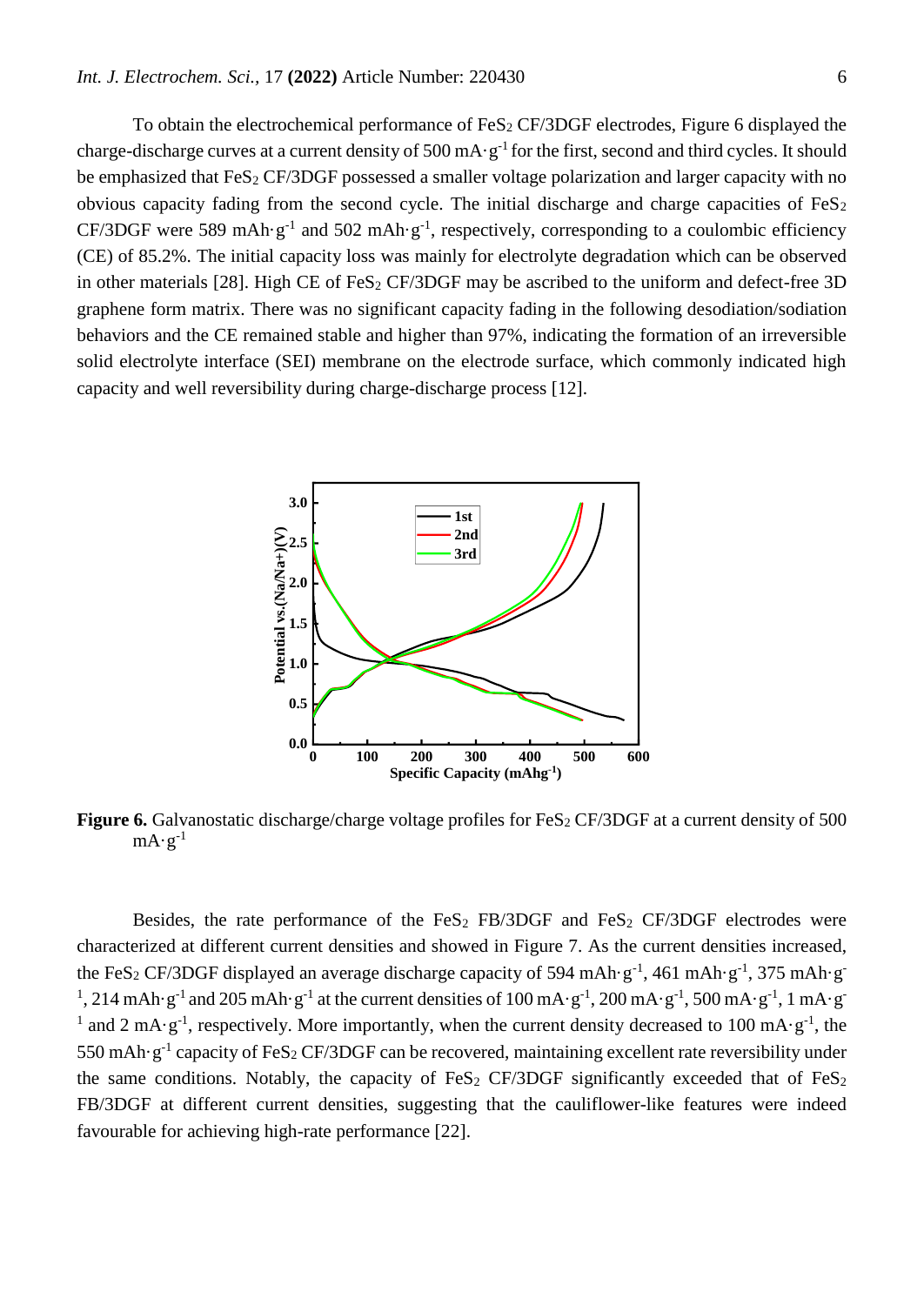

**Figure 7.** Rate capability of FeS<sub>2</sub> FB/3DGF and FeS<sub>2</sub> CF/3DGF at different current densities (100 mA·g<sup>-</sup>  $1-2000 \text{ mA} \cdot \text{g}^{-1}$ 

Figure 8 showed the cycling performance of FeS<sub>2</sub> FB/3DGF and FeS<sub>2</sub> CF/3DGF at 500 mA·g<sup>-1</sup>. At the first cycle, the discharge and charge capacities of FeS<sub>2</sub> FB/3DGF were 445 mAh·g<sup>-1</sup> and 424 mAh·g<sup>-1</sup>, respectively, and can maintain good cycling stability during the first cycles. Nevertheless, FeS<sub>2</sub> FB/3DGF suffered from rapid capacity decay during the next 50 cycles and maintained only 62% capacity after the 200th cycle, much lower than that of FeS<sub>2</sub> CF/3DGF (383 mAh·g<sup>-1</sup>). In contrast, the cycling performance of FeS<sub>2</sub> CF/3DGF was excellent with a reversible capacity of 408 mAh·g<sup>-1</sup> at 100 cycles. The capacity decay in the first 20 cycles may be attributed to the activation process. Afterwards, nearly no degradation occurred for the next cycles with a coulomb efficiency close to 100%, further demonstrating superior cycling performance. This phenomenon was common in the iron-based anode material [12, 25].



**Figure 8.** Cycling performance of FeS<sub>2</sub> FB/3DGF and FeS<sub>2</sub> CF/3DGF at a current of 500 mA·g<sup>-1</sup>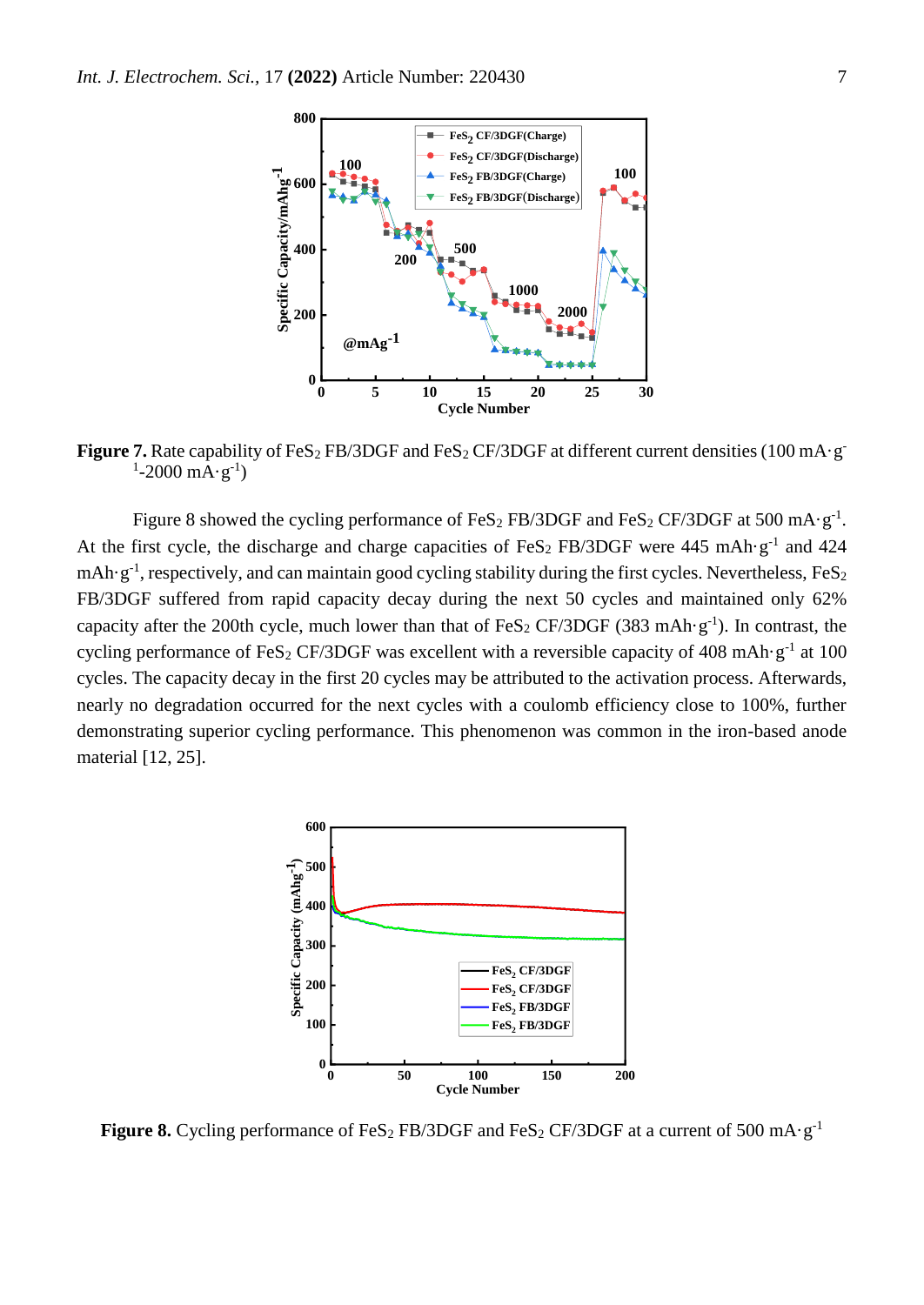In addition, the electrochemical propertie of  $FeS<sub>2</sub> FB/3DGF$  and  $FeS<sub>2</sub> CF/3DGF$  were compared to those of previous studies in the literature. As can be seen from Table 1, the  $FeS<sub>2</sub> CF/3DGF$  with unique structure had better rate performance and higher specific capacity compared to other samples in the literature.

| Materials                        | Voltage range (vs | Cycling                                     | Rate capability                       | Ref.       |
|----------------------------------|-------------------|---------------------------------------------|---------------------------------------|------------|
|                                  | $Na^{+}/Na)$      |                                             |                                       |            |
| FeS <sub>2</sub> @rGO            | $0.8 - 3$ V       | 252/250th/0.5 C                             | 195/2 C                               | [29]       |
| FeS <sub>2</sub> NT <sub>s</sub> | $0.01 - 3$ V      | 358/50th/0.2 C                              |                                       | [15]       |
| FeS2@C                           | $0.01 - 3$ V      | $265/200$ th/200 mA $\cdot$ g <sup>-1</sup> | $197/2 \text{ A} \cdot \text{g}^{-1}$ | [10]       |
| pure $FeS2$                      | $0.01 - 3$ V      | $200/70th/0.2$ C                            | $87/2 \text{ A} \cdot \text{g}^{-1}$  | [30]       |
| FeS <sub>2</sub> FB/3DGF         | $0.3 V - 3.0 V$   | $323/200$ th/500 mA $\cdot$ g <sup>-1</sup> | $128/1 \text{ A} \cdot \text{g}^{-1}$ | This paper |
| FeS <sub>2</sub> CF/3DGF         | $0.3 V - 3.0 V$   | $383/200$ th/500 mA·g <sup>-1</sup>         | $207/2 \text{ A} \cdot \text{g}^{-1}$ | This paper |

**Table 1.** Recent progress on electrochemical performance of FeS<sub>2</sub>-based batteries

In order to understand the electrochemical kinetics and sodium-ion transfer performance of  $FeS<sub>2</sub>$  $FB/3DGF$  and  $FeS<sub>2</sub> CF/3DGF$ , EIS measurements were carried out and shown in Figure 9. Clearly, the electrochemical impedance curves can be divided into three regions, such as, high frequency region, medium frequency region and low frequency region. The charge-transfer resistance of FeS2 CF/3DGF significantly exceeded that of  $FeS<sub>2</sub> FB/3DGF$ , as manifested by the smaller semicircle diameters in the middle-frequency region. Additionally,  $FeS<sub>2</sub> CF/3DGF$  also exhibited much lower Na-ion diffusion resistance, as indicated by the more inclined straight line in the low-frequency region, which is beneficial for facilitating the diffusion of electrolytes [3, 12-14].



**Figure 9.** EIS plots of the FeS<sub>2</sub> FB/3DGF and FeS<sub>2</sub> CF/3DGF after 50 cycles.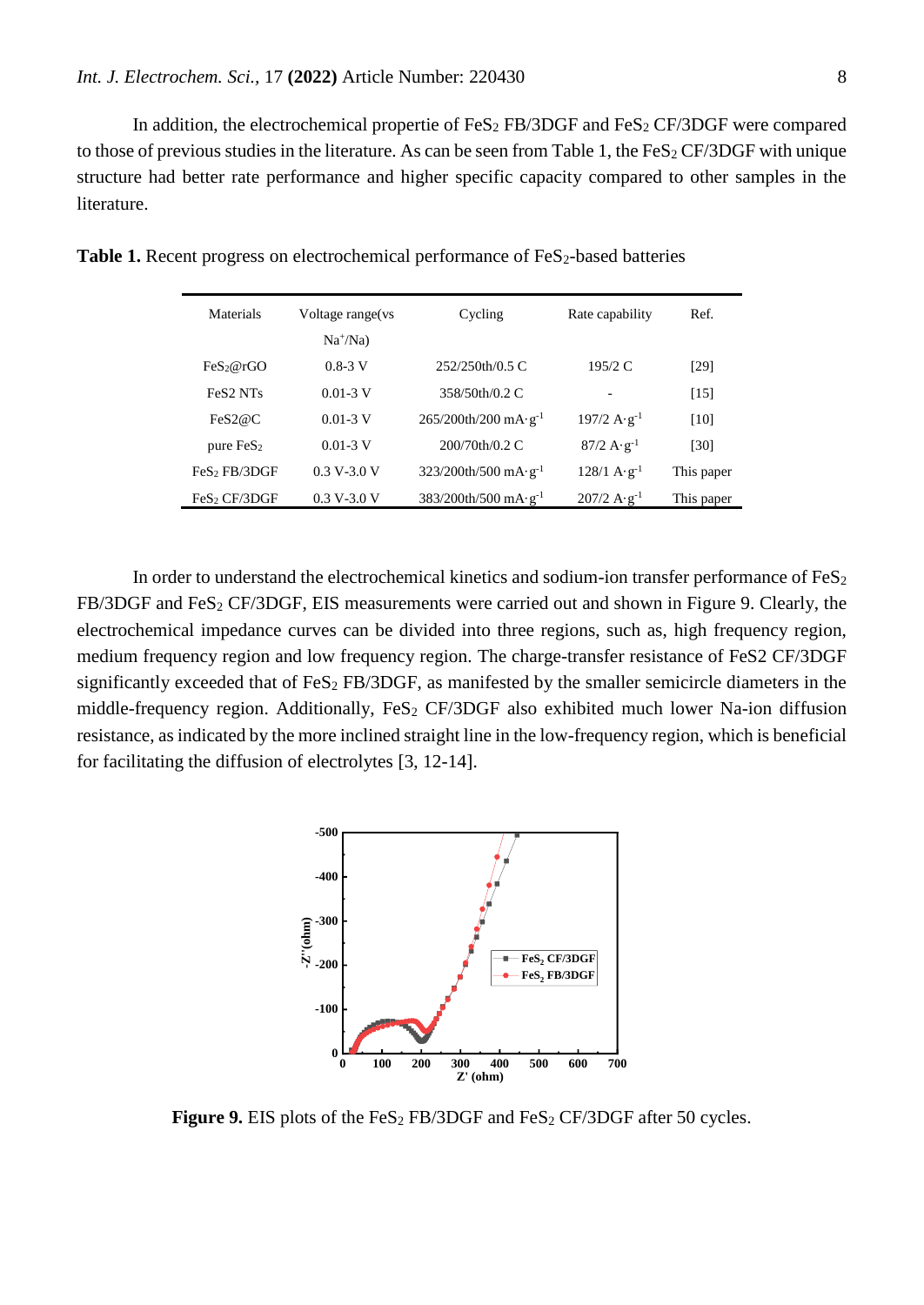## **4. CONCLUSION**

In summary, free-standing flower bud-like  $FeS_2 FB/3DGF$  and cauliflower-like  $FeS_2 CF/3DGF$ were successfully synthesized from a simple solvothermal route and subsequently annealed. In the obtained samples, the uniform cauliflower-like feature provided enough space for electronic and ionic transport, and accommodated the volume change of active materials during charge-discharge processes. Consequently, the cauliflower-like  $FeS<sub>2</sub> CF/3DGF$  exhibited superior cycling stability (capacity retention of 408 mAh·g<sup>-1</sup> after 200 cycles at 500 mA·g<sup>-1</sup>) and better rate capacity when used as anode materials for SIBs. Our findings opened a novel application by providing a simple strategy of morphology engineering.

## **References**

- 1. W.J. Zhu, Y. Y. Wang, Y.Z. Yu, Y.H. Hu and Y.H. Chen, *J. Alloy Compd.*, 813 (2020) 152175.
- 2. Z.Y. Zhang, J.S. Liang, X. Zhang, W.F. Yang, X.L. Dong and Y.G Jung, *Int. J. Hydrogen Energy*, 45 (2020) 8186.
- 3. Wang L.Y., Liu, L.Q., Zhang C.C., Wang X. and Li X.Y., *Int. J. Electrochem. Sci.,* 16 (2021) 210643.
- 4. X.S. Yan, F.Y. Jiang, X.Q. Sun, R. D. and Y.L. Zhou, *J. Alloy Compd.*, 822 (2020) 153719.
- 5. C.T. Xue, Y. He, Y.J.Liu, P. Saha and Q.L. Cheng, *Ionics*, 25 (2019) 3069.
- 6. Z.Y. Chen, X. Wang, H.S. Wang, H. Wang, T. Bai, F. Ren, P.G. Ren, H.X. Yan, K.K. Xiao, Z.X. Shen, *J. Alloy Compd.*, 891 (2021) 161988.
- 7. L. Li, Y. Zheng, S.L. Zhang, J.P. Yang, Z.P. Shao and Z.P. Guo, *Energ Environ. Sci.*, 11 (2018) 2310.
- 8. H. Kang, Y. Liu, K. Cao, Y. Zhao, L. Jiao, Y. Wang and H. Yuan, *J. Mater. Chem. A*, 3 (2015) 17899.
- 9. Wang L.Y., Zhang Y.L., Li D.P., Wang X. and Li X.Y., *Int. J. Electrochem. Sci.,* 16 (2021) 211059.
- 10. L.Y. Yao, B.W. Wang, Y.C. Yang, X. Chen, J.H. Hu, D. Yang and A.G. Dong, *Chem. Commun.*, 55 (2019) 1229.
- 11. Y.X. Wang, W.H. Lai, Y.X. Wang, S.L. Chou, X.P. Ai, H.X. Yang and Y.L. Cao, *Angew. Chem. Int. Edit.*, 58 (2019) 18324.
- 12. F.B. Wang, G.D. Li, X.G. Meng, Y.X. Li, Q.F. Gao, Y.Q. Xu and W.F. Cui, *Inorg. Chem. Front.*, 5 (2018) 2462.
- 13. Y. Sun, S.H. Guo and H.S. Zhou, *Adv. Energy Mater.*, 9 (2019) 1.
- 14. L.P. Wang, L. Yu, X. Wang, M. Srinivasan and Z.J. Xu, *J. Mater. Chem. A*, 3 (2015) 9353.
- 15. L.B. Yao, W.W. Xia, H.T. Zhang, H. Dong, H.L. Xin, P. Gao, R.Cai, C.Y. Zhu, Y.Wu, M. Nie, S.Y. Lei, L.T. Sun and F. Xu, *Nano Energy*, 60 (2019) 424.
- 16. L.D. Shi, D.Z. Li, J.L. Yu, H.C. Liu, Y. Zhao, H.L. Xin, Y.M. Lin, C.D. Lin, C.H. Li and C.Z. Zhu, *J. Mater. Chem. A*, 6 (2018) 7967.
- 17. T. Wang, H.G. Yang and B.G. Lu*, J. Power Sources*, 399 (2018) 105.
- 18. Y.J. Zhang, W. Chang, J. Qu, S.M. Hao, Q.Y. Ji, Z.G. Jiang and Z.Z. Yu, *Chem. Eur. J.*, 24 (2018) 17339.
- 19. Z.W. Xu, T. Wang, L. Kong, K. Yao, H. Fu, K. Li, L.Y. Cao, J.F. Huang and Q.L. Zhang, *Adv. Sci.*, 34 (2017) 1600223.
- 20. L.Y. Wang, C.C. Zhang, L.Q. Liu and X. Wang, *J. Mater. Sci.: Mater. Electron.*, 32 (2021) 15665.
- 21. S.W. Wang, Y.P. Jing, L.F. Han, H. Wang, S.D. Wu, Y. Zhang, L.Z. Wang, K. Zhang, Y.M. Kang